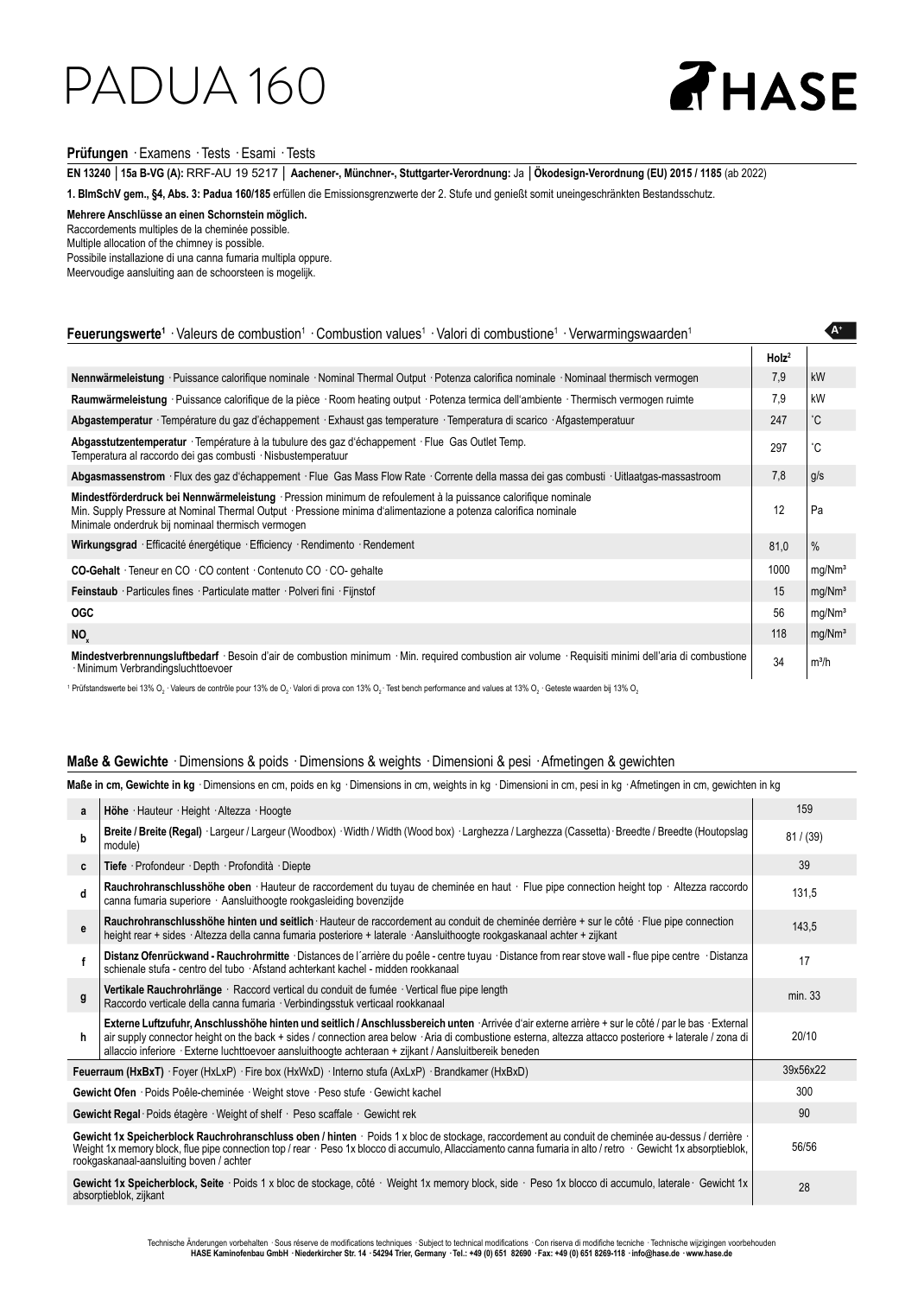# **AHASE**



#### **Sicherheitsabstände** · Distances de sécurité · Safety Distances · Distanze di sicurezza · Veiligheidsafstanden **Maße in cm** · Dimensions en cm · Dimensions in cm · Dimensioni in cm · Afmetingen in cm

**Abstände zu brennbaren Materialien**

Distances aux matériaux combustibles Distances to combustible materials Distanze da materiali combustibili Afstand tot brandbare materialen



**Größe der Bodenplatte\*\*** Taille de la plaque de sol Size of the floorplate Dimensione della piastra Grootte van de vloerplaat





\* Bei hochwärmegedämmten Bauteilen mit einem Wärmedurchlasswiderstand R ≤ 7,2 m²K/W beträgt der Abstand 10 cm. · En cas de composants présentant un coeffi cient d'isolation thermique élevé, ainsi qu'une résistance au passage de la chaleur de R ≤7,2 mªK/W, une distance de 10 cm doit être respectée. · For highly-insulated components with a thermal insulation resistance of R ≤ 7,2 mºK/W, there should be a gap of 10 cm. · Nelle componenti termicamente isolate con una resistenza termica di R ≤ 7,2 m²K/W, la distanza ammonta a 10 cm. · Bij componenten met een hoge isolatiewaarde met een warmtegeleidingsweerstand van R ≤ 7,2 m²K/W bedraagt de afstand 10 cm.

\*\* Die Maßangaben für die Bodenplatte beruhen auf den Anforderungen aus § 4 (8) der Muster-Feuerungsverordnung.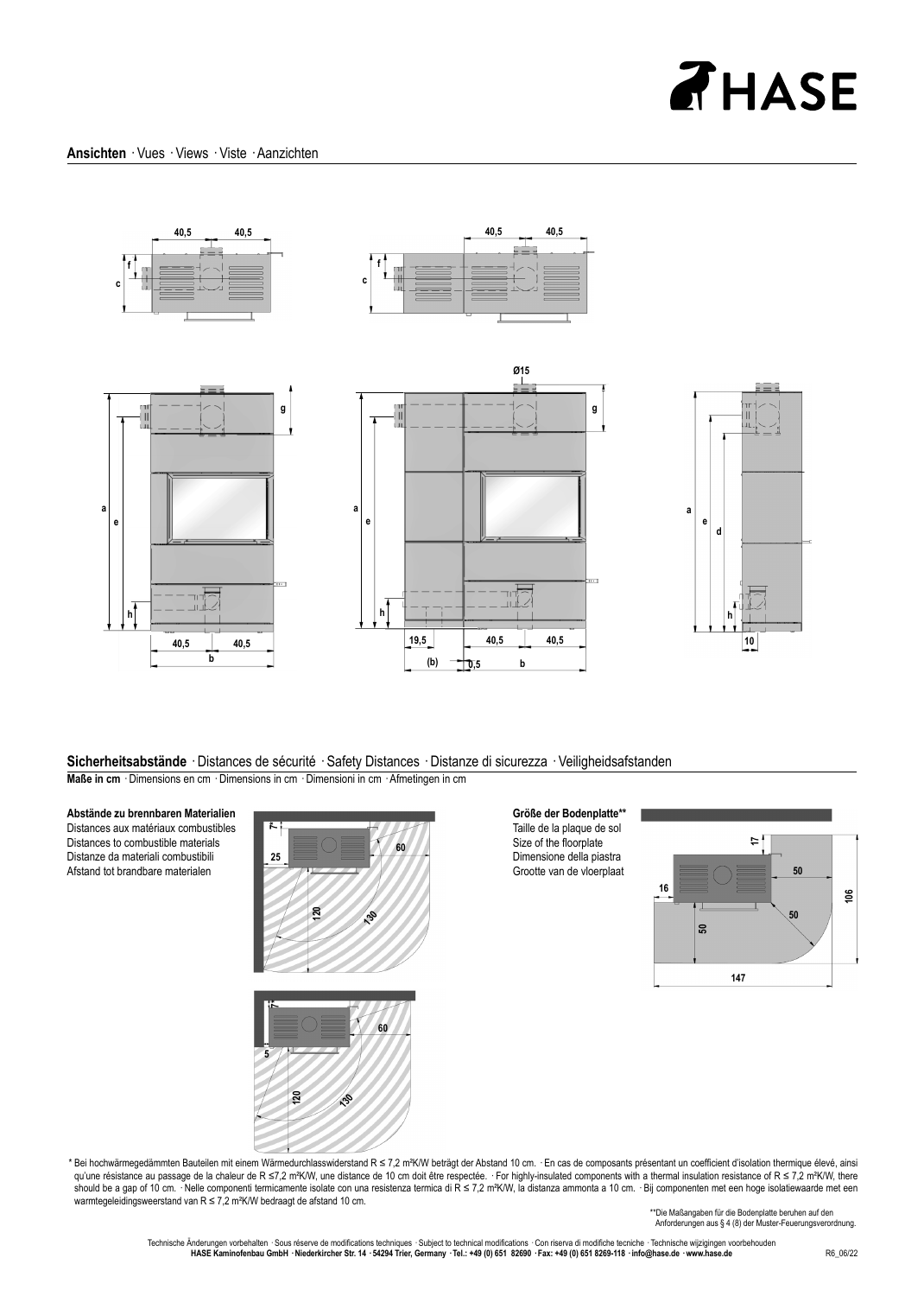### PADUA 160

# **AHASE**

 **A+**

### **Prüfungen** · Zkouška · Tests · Skúška

**EN 13240** │**15a B-VG (A):** RRF-AU 19 5217 │ **Aachener-, Münchner-, Regensburger-, Stuttgarter-Verordnung:** Ja │**Ökodesign-Verordnung (EU) 2015 / 1185** (ab 2022) **1. BImSchV gem., §4, Abs. 3: Padua 160/185** erfüllen die Emissionsgrenzwerte der 2. Stufe und genießt somit uneingeschränkten Bestandsschutz.

**Mehrere Anschlüsse an einen Schornstein möglich.** Vícenásobné napojení na komín je povoleno.

Możliwe jest przyłączenie kilku rur dymnych do jednego komina. Viacnásobné napojene na komín je povolené.

### Feuerungswerte<sup>1</sup> · Informace o výkonu<sup>1</sup> · Wartość<sup>1</sup> · Informácie o výkone<sup>1</sup>

|                                                                                                                                                                                                     | Holz <sup>2</sup> |                    |
|-----------------------------------------------------------------------------------------------------------------------------------------------------------------------------------------------------|-------------------|--------------------|
| Nennwärmeleistung · Jmenovitý výkon · Wydajność znamionowa · Nominálny výkon                                                                                                                        | 7.9               | kW                 |
| Raumwärmeleistung · Teplovzdušný výkon · Moc grzewcza pomieszczenia · Teplovzdušný výkon                                                                                                            | 7,9               | kW                 |
| Abgastemperatur · Teplota spalin · Temperatura spalin · Teplota spalin                                                                                                                              | 247               | °С                 |
| Abgasstutzentemperatur · Teplota spalinového hrdla · Temperatura króćca spalin · Teplota na spalinovom hrdle                                                                                        | 297               | °C                 |
| Abgasmassenstrom · Hmotnostní tok spalin · Strumień masy spalin · Hmotnostný tok spalín                                                                                                             | 7,8               | q/s                |
| Mindestförderdruck bei Nennwärmeleistung · Minimální tah při jmenovitém tepelném výkonu<br>Minimalne ciśnienie podawania przy wydajności znamionowej · Minimálny ťah pri nominálnom tepelnom výkone | 12                | Pa                 |
| Wirkungsgrad · Účinnost · Sprawność · Účinnosť                                                                                                                                                      | 81,0              | $\%$               |
| CO-Gehalt Obsah CO Zawartość CO Obsah CO                                                                                                                                                            | 1000              | mg/Nm <sup>3</sup> |
| Feinstaub Prach Drobny pyl Prach                                                                                                                                                                    | 15                | mg/Nm <sup>3</sup> |
| <b>OGC</b>                                                                                                                                                                                          | 56                | mg/Nm <sup>3</sup> |
| NO <sub>x</sub>                                                                                                                                                                                     | 118               | mg/Nm <sup>3</sup> |
| Mindestverbrennungsluftbedarf · Minimální přísun spalovacího vzduchu · Minimalne zapotrzebowania na powietrze spalania<br>Minimálny prísun spaľovaného vzduchu                                      | 34                | m <sup>3</sup> /h  |

 $^1$  Prüfstandswerte bei 13% O $_2$ · Testovacího hodnoty při 13 % O $_2$ · Wartości uzyskane na stanowisku badawczym przy 13% de O $_2$ · Testovacie hodnoty pri 13% O $_2$ 

### **Maße & Gewichte** · Rozměry & Hmotnost · Wymiary & Waga · Rozmery & Hmotnosť

**Maße in cm, Gewichte in kg** · Dimensions en cm, poids en kg · Dimensions in cm, weights in kg · Dimensioni in cm, pesi in kg · Afmetingen in cm, gewichten in kg

| a                                                                                                                                                                                                                                                                      | Höhe · Výška · Wysokość · Výška                                                                                                                                                                                                                                                                                                           | 159       |
|------------------------------------------------------------------------------------------------------------------------------------------------------------------------------------------------------------------------------------------------------------------------|-------------------------------------------------------------------------------------------------------------------------------------------------------------------------------------------------------------------------------------------------------------------------------------------------------------------------------------------|-----------|
| b                                                                                                                                                                                                                                                                      | Breite / Breite (Regal) · Šířka / Šířka (regálu) · Szerokość / Szerokość (regału) · Šírka / Šírka (regál)                                                                                                                                                                                                                                 | 81 / (39) |
| C                                                                                                                                                                                                                                                                      | Tiefe · Hloubka · Głebokość · Hĺbka                                                                                                                                                                                                                                                                                                       | 39        |
| d                                                                                                                                                                                                                                                                      | Rauchrohranschlusshöhe oben · Výška pro připojení kouřovodu nahoře · Wysokość przyłącza rury dymowej góry · Výška pre pripojenie dymo-<br>vodu hore                                                                                                                                                                                       | 131,5     |
| e                                                                                                                                                                                                                                                                      | Rauchrohranschlusshöhe hinten und seitlich Výška připojení kouřovodu vzadu + zboku Wysokość podlączenia rury dymowej z tylu + z boku ·<br>Výška pripojenia dymovodu vzadu + bočne                                                                                                                                                         | 143,5     |
|                                                                                                                                                                                                                                                                        | Distanz Ofenrückwand - Rauchrohrmitte · dstup zadní strany krbových kamen ke středu odtahové roury<br>Odległość tylnej ścianki pieca – środkowa część rury dymowej · Odstup zadná stena krbu – stred dymovej rúryl                                                                                                                        | 17        |
| g                                                                                                                                                                                                                                                                      | Vertikale Rauchrohrlänge · Svislá délka odtahové roury · Długość rury dymowej w pionie · Vertikálna dĺžka dymovej rúry                                                                                                                                                                                                                    | min. 33   |
| h                                                                                                                                                                                                                                                                      | Externe Luftzufuhr, Anschlusshöhe hinten und seitlich / Anschlussbereich unten · Externí přívod vzduchu, výška připojení vzadu + zboku /<br>přípojová část dole · Zewnętrzny dopływ powietrza, wysokość przyłącza z tyłu + z boku / Dolny obszar podłączenia · Externý prívod vzduchu, výška<br>napojenia vzadu + bočne / pripojenie dole | 20/10     |
|                                                                                                                                                                                                                                                                        | Feuerraum (HxBxT) · Topeniště (VxŠxH) · Palenisko (WxSxG) · Ohnisko (VxŠxH)                                                                                                                                                                                                                                                               | 39x56x22  |
|                                                                                                                                                                                                                                                                        | Gewicht Ofen · Hmotnost kamen (ocel/keramika/mastek) · Waga (stal/ceramika/ steatyt) · Hmotnosť piecky (ocel/ keramika /mastenec)                                                                                                                                                                                                         | 300       |
| Gewicht Regal · Hmotnost regálu · Waga regału · Hmotnosť regál                                                                                                                                                                                                         |                                                                                                                                                                                                                                                                                                                                           | 90        |
| Gewicht 1x Speicherblock Rauchrohranschluss oben / hinten · Hmotnost 1x akumulační blok, připojení kouřovodu nahoře / vzadu · Waga 1x bloku<br>akumulacyjnego, przewód rury dymowej u góry / z tyłu · Hmotnosť 1x akumulátorový blok, pripojenie dymovodu hore / vzadu |                                                                                                                                                                                                                                                                                                                                           | 56/56     |
|                                                                                                                                                                                                                                                                        | Gewicht 1x Speicherblock, Seite · Hmotnost 1x akumulační blok, strana · Waga 1x bloku akumulacyjnego, strona · Hmotnosť 1x akumulátorový blok,<br>bočná strana                                                                                                                                                                            | 28        |